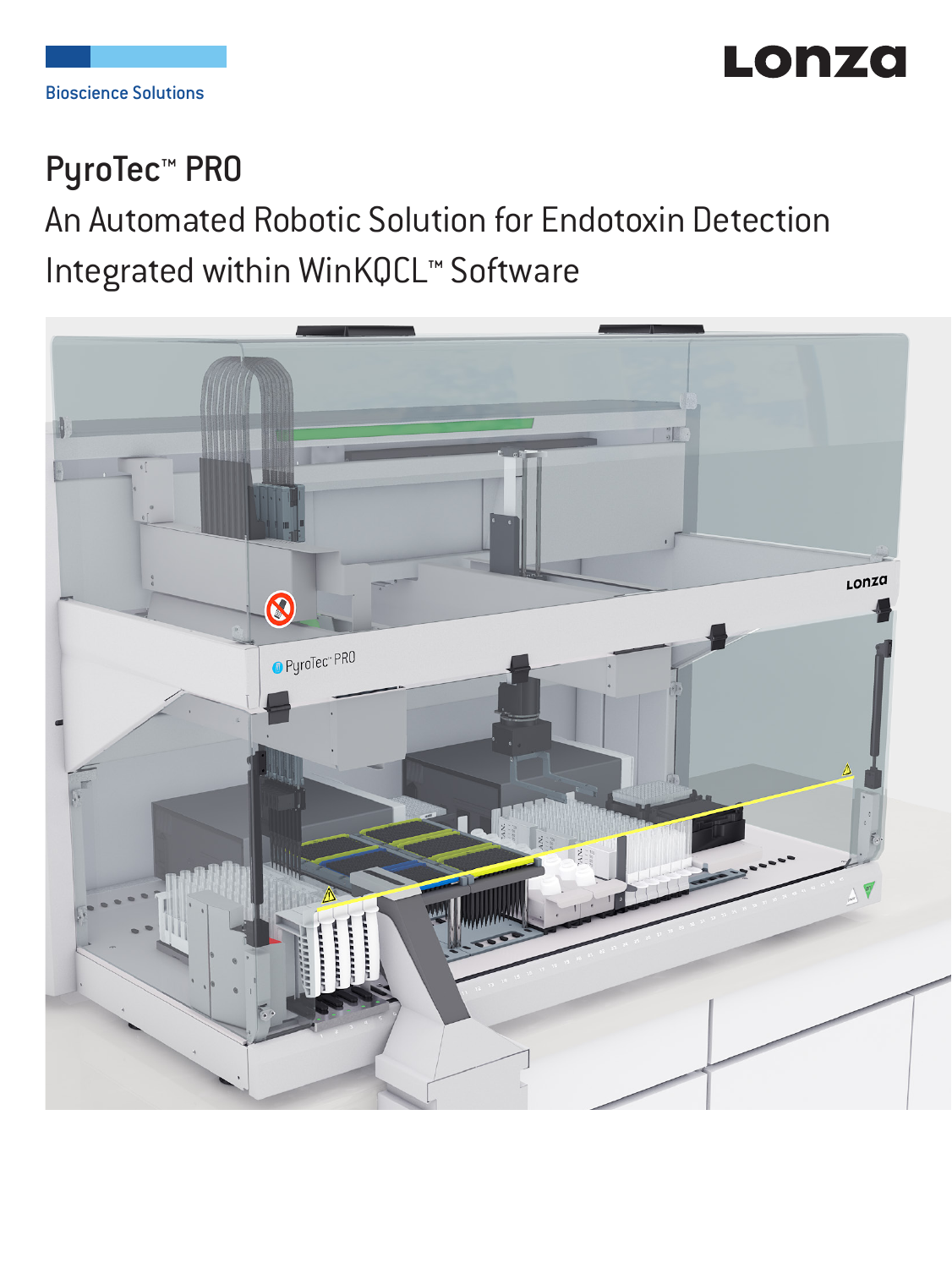PyroTec™ PRO brings the automation of the Bacterial Endotoxin Test to a new level. This innovative use of automation technology provides a seamless integration of robotic liquid handling with a proprietary dynamic control system that offers unparalleled ease-of-use combined with maximum flexibility for high-throughput sample processing that other systems have never achieved.

PyroTec™ PRO is the first fully integrated flexible plate-based solution available to the endotoxin market, designed intrinsically to follow the FDA's Process Analytical Technology and Data Integrity Initiatives. The system combines the speed and reproducibility of a robotic liquid handling platform with an elegant and extremely powerful software module that makes testing of both simple and complex sample combinations a quick and easy 3-step task for the user.

Lonza's creative new automation module that will be released in Version 6.0 of Lonza's market leading WinKQCL™ Endotoxin Software, will now take any new and existing templates and dynamically 'script' the instructions to an automation template with almost no effort from the end-user, regardless of how complex your sample/diluent type or

testing requirements. The system requires no programming or script writing skills to operate and offers unprecedented flexibility in the sample layout within the microplate.

PyroTec™ PRO improves assay robustness and reproducibility, significantly reducing manual intervention and simplifying laboratory workflows. The system can be implemented without the need for product re-validation, does not require expensive cartridge-based reagents and fully follows the BET assay as described in the BET monograph in USP Chapter <85>, providing rapid, consistent endotoxin testing results time after time.

With the introduction of Lonza's WinKQCL™ Version 6.0 software, our new endotoxin assay automation module now provides a complete, dynamic integration of the robot setup and control, linked to our endotoxin analysis and reporting tools already proven by hundreds of systems worldwide. Our goal for our endotoxin testing customers is quite simple yet profound, "Less Work for Quicker and Better Results":



#### Transform A Manual Benchtop Workflow to An Automated System

With this in mind, our automation module is "template-driven" in that it dynamically generates both the robot deck layout map and the robotic control code required to run a Lonza endotoxin assay based entirely on the microplate template selected by the user. As you add new products or even when new products are detected in WinKQCL™, the software will intuitively configure and auto-populate the deck layout by assigning how the liquid handling instrument processes the product. This is all based on your product's testing requirements for sample dilution and endotoxin limits.

Customers can now implement a robotic workstation solution without the need to learn the robotic software and how to write scripts. The system includes a pre-defined platform size to accommodate tips, reagent troughs and 96-well plates. The robotic arm picks up tips, prepares standards, samples and reagents, dispenses them to

96-well plates and ultimately places the plate in the microplate reader for final analysis. The robot executes all processing required to complete the run, including microplate transfers in and out of the reader at the appropriate times. When the microplate setup is complete, the WinKQCL™ Software automatically receives the results from the microplate reader and saves the results to the database. Operation is straight forward; the intuitive WinKQCL™ Software user interface in version 6.0 optimally combines pipetting, robotics and scheduling of samples through LIMS or MODA™ Solution also available from Lonza.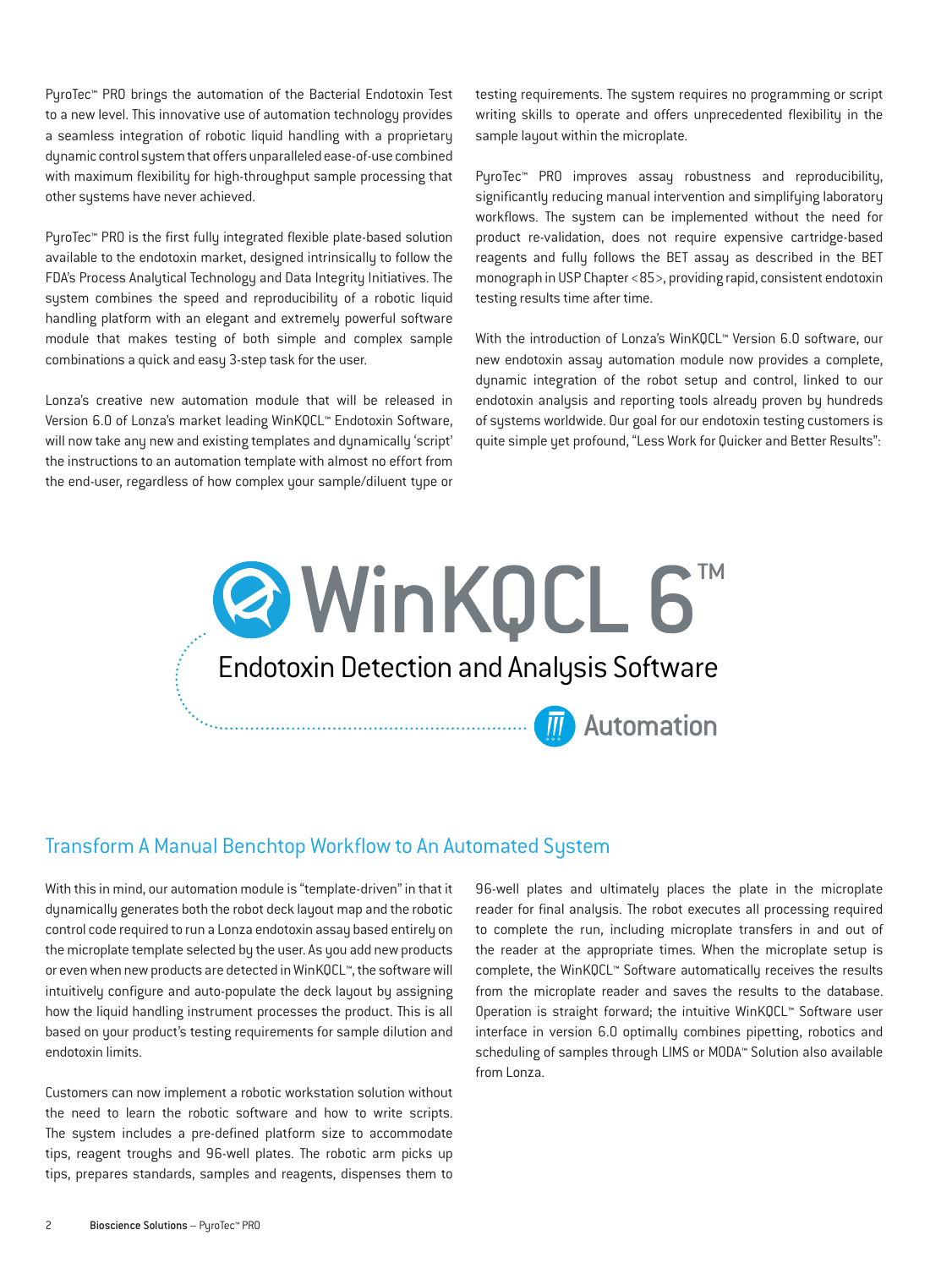#### Automation has Never Been so Paperless When Combined with LIMS or Lonza's MODA™ Solution!



Endotoxin Automation High-Level Process Flow Endotoxin Automation High-level Process Flow

Steps are numbered in process order above.

### Process Workflow in Three Simple Steps



Step 1 Select the template Step 2 Set up and confirm the robot deck



According to the deck layout instructions generated dynamically by WinKQCL™ Software based on the template selected

#### Step 3 Initiate the assay

| 00:00:00                                          |              |           |                                                        |                                                                                                                                                            |                                |                 |                                                                          |                                                                                                   |                                                      |  |
|---------------------------------------------------|--------------|-----------|--------------------------------------------------------|------------------------------------------------------------------------------------------------------------------------------------------------------------|--------------------------------|-----------------|--------------------------------------------------------------------------|---------------------------------------------------------------------------------------------------|------------------------------------------------------|--|
|                                                   |              |           |                                                        | Annoy 1                                                                                                                                                    |                                |                 |                                                                          |                                                                                                   | Annoy 2                                              |  |
|                                                   | Stat         |           | Full Plate Remodes 1                                   |                                                                                                                                                            | Full Plate Samples 2           |                 |                                                                          |                                                                                                   |                                                      |  |
| Setup                                             | <b>North</b> |           | <b>Banks To Morcolate</b><br><b>FFC Spiegeto Piete</b> | Add Sangle to All LRIIT Diution Tubes<br>Regular/PPC Samples to Monolate D.RIN Disert If and?<br>Course Shandwork In Traver<br><b>Sandario To Monetare</b> |                                |                 | Barks To Morssige<br><b>PPC Solves to Flate</b><br><b>Become Av 1 At</b> | Add Sample to All LRW Dilution Tubes<br>Course Shandwick in Tubure<br><b>Sandario To Monocida</b> | Regular PPC Samples to Morgolate B/RW Diluent Blanch |  |
| <b>Flamed Time</b><br>Sygan<br>INTALIZED<br>Soke. | 000000       |           | <b>Decoration Life</b>                                 | <b>Respect To Morselate</b><br>- Move plate to reader after one                                                                                            | All Zeros Vitual Reader (COM3) |                 | Pi Resourt To Monolate                                                   | [-7] Move plate to reader after prep                                                              | All Zeros Vitual Floader (COMS)                      |  |
| <b>Rutine Hessages</b>                            |              |           |                                                        |                                                                                                                                                            |                                |                 |                                                                          |                                                                                                   |                                                      |  |
| Date<br>٠                                         | Time         | Asser     | Type                                                   | Мелавое                                                                                                                                                    |                                |                 |                                                                          |                                                                                                   |                                                      |  |
|                                                   |              |           |                                                        |                                                                                                                                                            |                                |                 |                                                                          |                                                                                                   |                                                      |  |
| housen                                            |              |           |                                                        |                                                                                                                                                            |                                |                 |                                                                          |                                                                                                   |                                                      |  |
| Number                                            | <b>Sala</b>  | CONNECTED |                                                        | <b>Model/Marshall</b><br>Q MTP-HEATPLATE 1.8.00 XXXXXX                                                                                                     | <b>Sacial Number</b>           | Con Rot<br>CONN | Mondate<br>Loran Horoclde-1                                              | Temperature<br>37 B                                                                               | TemperatureShakus<br><b>STRADY</b>                   |  |